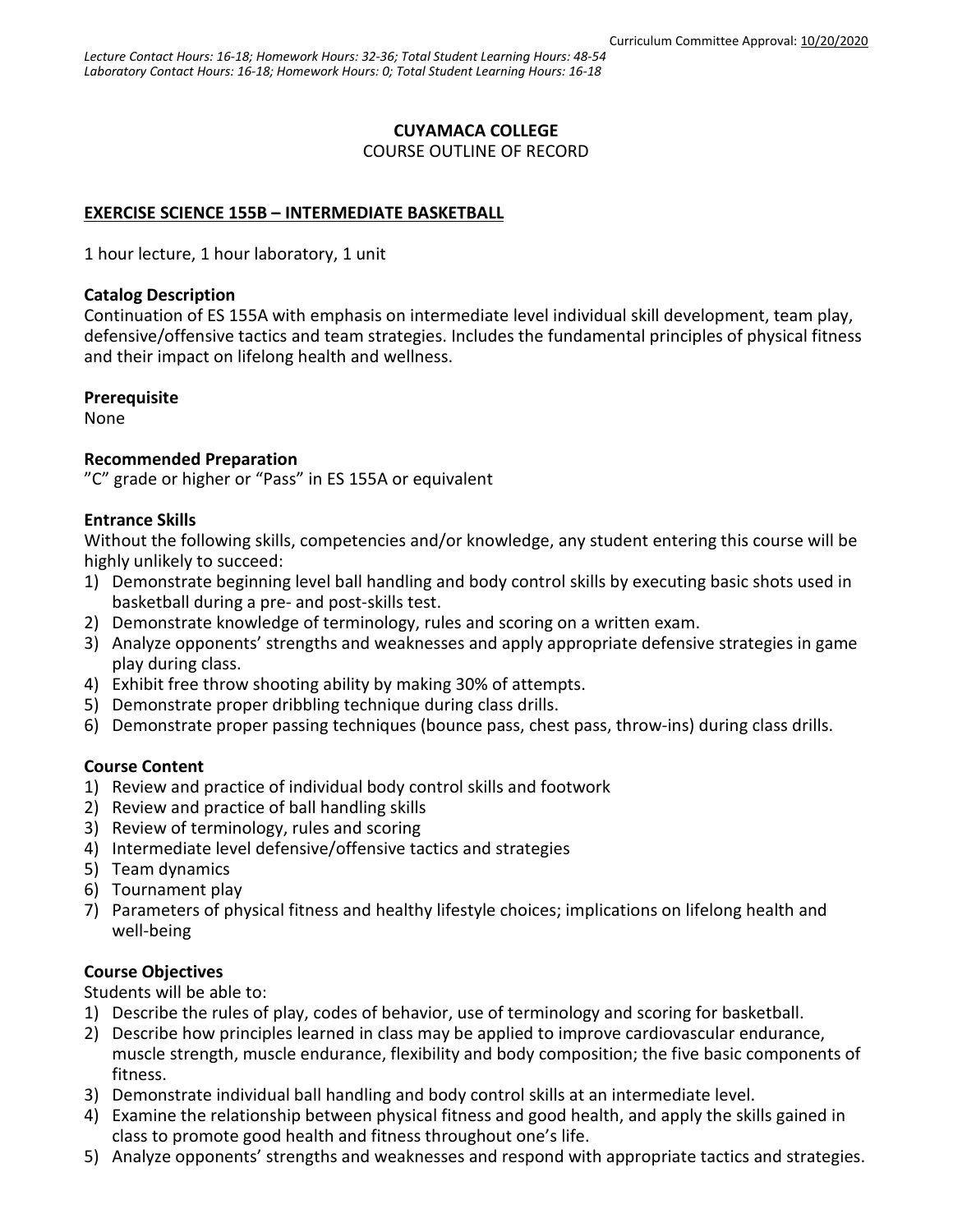## **Method of Evaluation**

A grading system will be established by the instructor and implemented uniformly. Grades will be based on demonstrated proficiency in subject matter determined by multiple measurements for evaluation, one of which must be written exams, skills demonstration or, where appropriate, the symbol system.

- 1) Quizzes and exams that measure students' ability to identify, explain, describe and/or provide examples of the rules, ethics and strategies of play for basketball at the intermediate level and how they apply to recreational and competitive games.
- 2) Objective testing that measures students' skills proficiency (such as ball handling and body control) and improvement in play.
- 3) Objective assessment of student participation and performance in basketball competitions and tournaments (at the intermediate level) based on the following criteria: appropriate use of rules and scoring, sportsmanship and teamwork, and skills development and improvement.
- 4) In-class activities and/or homework assignments that measure students' ability to evaluate the relationship between physical fitness and health throughout the lifespan.

## **Special Materials Required of Student**

Appropriate exercise attire, court shoes

### **Minimum Instructional Facilities**

- 1) Regulation basketball courts, basketballs
- 2) Extra backboards for shooting practice

## **Method of Instruction**

- 1) Lecture and demonstration
- 2) Videotape analysis, films
- 3) Individual/team practice
- 4) Tournament play

# **Out-of-Class Assignments**

- 1) Assigned reading
- 2) Multimedia
- 3) Goals paper
- 4) Analysis of competitive basketball (as seen live and in available media)

# **Texts and References**

- 1) Required (representative example): None
- 2) Supplemental: None

# **Exit Skills**

Students having successfully completed this course exit with the following skills, competencies and/or knowledge:

- 1) Demonstrate ball handling and body control skills at an intermediate level: block out, rebound and defensive moves in man-to-man defense.
- 2) Demonstrate knowledge of terminology, rules and scoring on a written exam.
- 3) Analyze opponents' strengths and weaknesses and apply appropriate defensive strategies in game play during class.
- 4) Demonstrate proper dribbling technique during a game situation in class.
- 5) Demonstrate proper passing techniques (bounce pass, chest pass, throw-ins) during a game situation in class.